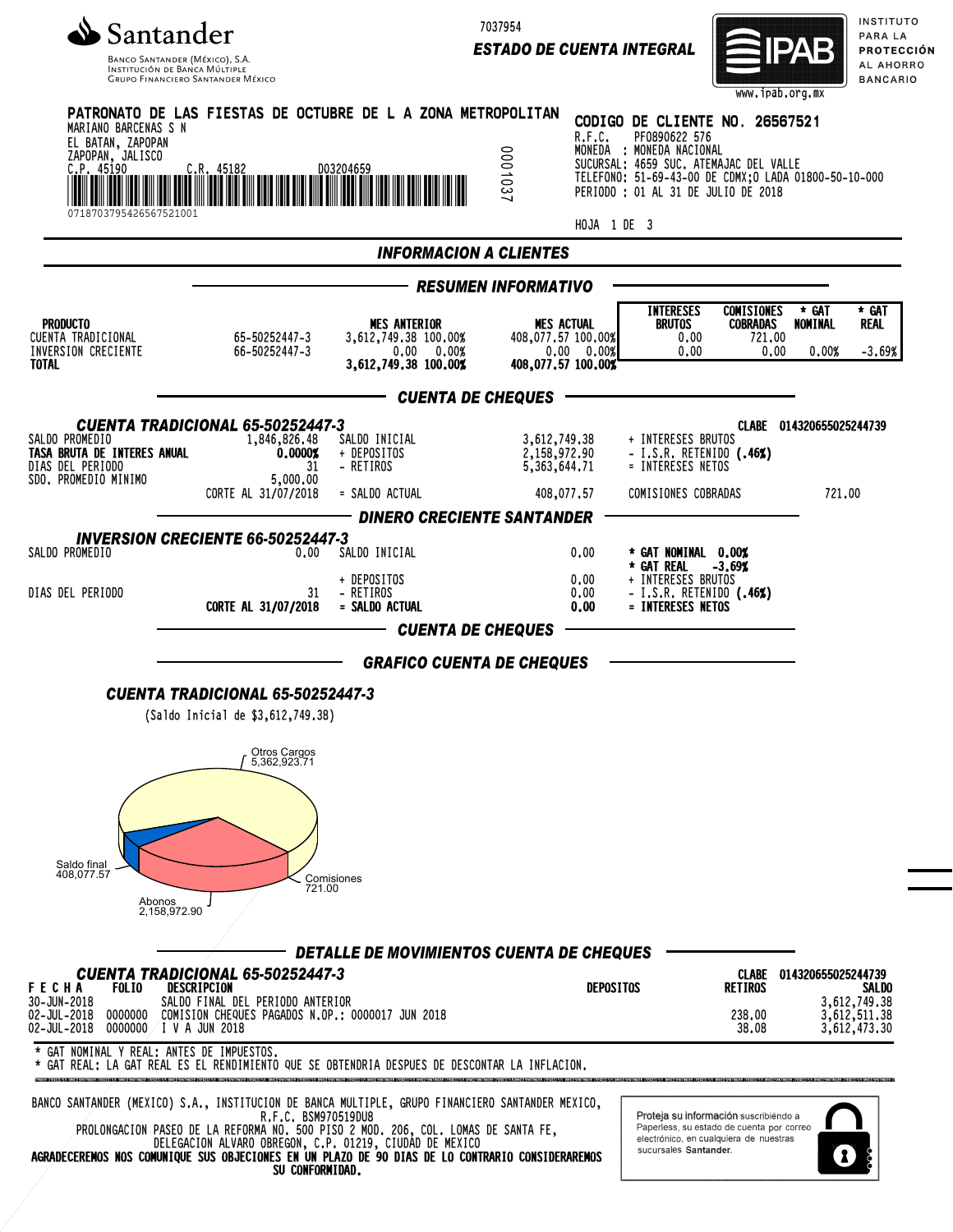

7037954

# *ESTADO DE CUENTA INTEGRAL*

| FECHA<br>02-JUL-2018<br>02-JUL-2018<br>02-JUL-2018<br>02-JUL-2018<br>02-JUL-2018<br>02-JUL-2018<br>02-JUL-2018 | <b>FOLIO</b><br>0000000<br>0000000<br>0000000<br>0000000<br>0000000<br>0000000<br>0000000 | DESCRIPCION<br>DOMIC CUOTA DE AFILIACION AFIL.-001017062<br>DOMIC IVA POR COMISION AFIL.-001017062<br>DOMIC COM USO TPV AFIL.-001017062<br>DOMIC IVA POR COMISION AFIL.-001017062<br>DOMIC COM BAJA FACT TPV AFIL.-001017062<br>DOMIC IVA POR COMISION AFIL.-001017062<br>DOMIC CUOTA PYME TPV AFIL.-001017062                         | <b>DEPOSITOS</b> | <b>RETIROS</b><br>299.00<br>47.84<br>750,00<br>120,00<br>400.00<br>64.00<br>299,00 | <b>SALDO</b><br>3,612,174.30<br>3,612,126.46<br>3,611,376.46<br>3,611,256.46<br>3,610,856.46<br>3,610,792.46<br>3,610,493.46 |
|----------------------------------------------------------------------------------------------------------------|-------------------------------------------------------------------------------------------|----------------------------------------------------------------------------------------------------------------------------------------------------------------------------------------------------------------------------------------------------------------------------------------------------------------------------------------|------------------|------------------------------------------------------------------------------------|------------------------------------------------------------------------------------------------------------------------------|
| 02-JUL-2018<br>02-JUL-2018                                                                                     | 0000000<br>9691675                                                                        | DOMIC IVA POR COMISION AFIL.-001017062<br>ABONO TRANSFERENCIA SPEI HORA 08:09:49<br>RECIBIDO DE BANCO NACIONAL DE MEXICO, S.A.<br>DE LA CUENTA 002320700648065702<br>DEL CLIENTE REUVEN, ROZENMAN/<br>CLAVE DE RASTREO 085900119494318385<br>REF 20718<br>CONCEPTO 366                                                                 | 49,430.00        | 47.84                                                                              | 3,610,445.62<br>3,659,875.62                                                                                                 |
| 02-JUL-2018 9692348                                                                                            |                                                                                           | RFC RORE860329AL7<br>ABONO TRANSFERENCIA SPEI HORA 08:12:22<br>RECIBIDO DE BANCO NACIONAL DE MEXICO, S.A.<br>DE LA CUENTA 002320700648065702<br>DEL CLIENTE REUVEN, ROZENMAN/<br>CLAVE DE RASTREO 085900122774318383<br>REF 20718<br>CONCEPTO 87<br><b>RFC RORE860329AL7</b>                                                           | 38,437.00        |                                                                                    | 3,698,312.62                                                                                                                 |
| 02-JUL-2018                                                                                                    | 9880906                                                                                   | PAGO TRANSFERENCIA SPEI HORA 12:31:13<br>ENVIADO A BANCO NACIONAL DE MEXICO, S.A.<br>A LA CUENTA 002320700044036393<br>AL CLIENTE ALEJANDRO DE JESUS JIMENEZ QUINONES (1)<br>(1) DATO NO VERIFICADO POR ESTA INSTITUCION<br>CLAVE DE RASTREO 2018070240014 TCT0000498809060<br>REF 0020718<br>CONCEPTO NOMINA 2DA Q JUN 18             |                  | 17,645.00                                                                          | 3,680,667.62                                                                                                                 |
| 02-JUL-2018<br>02-JUL-2018                                                                                     | 0000000<br>5192915                                                                        | CARGO PAGO NOMINA POR APLICAR PATRONATO DE LAS FIESTAS DE O<br>PAGO TRANSFERENCIA SPEI HORA 16:42:48<br>ENVIADO A BANSI, S.A.<br>A LA CUENTA 060320000971959272<br>AL CLIENTE PATRONATO DE LAS FIESTAS DE OCTUBRE (1)<br>(1) DATO NO VERIFICADO POR ESTA INSTITUCION<br>CLAVE DE RASTREO 2018070240014 TCT0000451929150<br>REF 0020718 |                  | 11, 147.40<br>270,257.08                                                           | 3,669,520.22<br>3,399,263.14                                                                                                 |
| 02-JUL-2018 5192933                                                                                            |                                                                                           | CONCEPTO PFO PENSIONES 1DA Q JUN 18<br>PAGO TRANSFERENCIA SPEI HORA 16:42:51<br>ENVIADO A BANCO NACIONAL DE MEXICO, S.A.<br>A LA CUENTA 002180087005319970<br>AL CLIENTE BANAMEX FIDEICOMISO SEDAR (1)<br>(1) DATO NO VERIFICADO POR ESTA INSTITUCION<br>CLAVE DE RASTREO 2018070240014 TCT0000451929330<br>REF 0093427                |                  | 11, 153.76                                                                         | 3,388,109.38                                                                                                                 |
| 03-JUL-2018 0009996<br>03-JUL-2018<br>03-JUL-2018<br>03-JUL-2018<br>03-JUL-2018 0010002                        | 0009994<br>0010001<br>0009995                                                             | CONCEPTO PFO SEDAR 2DA Q JUN 18<br>PAGO CHEQUE EFECTIVO<br>PAGO CHEQUE EFECTIVO<br>PAGO CHEQUE EFECTIVO<br>PAGO CHEQUE EFECTIVO<br>PAGO CHEQUE EFECTIVO                                                                                                                                                                                |                  | 2,302,80<br>4,100.60<br>5,662.20<br>8,091.00<br>4,792.60                           | 3,385,806.58<br>3,381,705.98<br>3,376,043.78<br>3,367,952.78<br>3,363,160.18                                                 |
| 03-JUL-2018                                                                                                    | 5720490                                                                                   | ABONO TRANSFERENCIA SPEI HORA 20:46:54<br>RECIBIDO DE BANCO NACIONAL DE MEXICO, S.A.<br>DE LA CUENTA 002320700413869065<br>DEL CLIENTE CARLOS ALFONSO, LIONER/DELGADO<br>CLAVE DE RASTREO 085902162044318481<br>REF 30718<br>CONCEPTO COMPLEMENTO CRUZADA<br>RFC LIDC630913G83                                                         | 5,200.00         |                                                                                    | 3,368,360.18                                                                                                                 |
| 04-JUL-2018<br>04-JUL-2018<br>06-JUL-2018                                                                      | 0009999<br>0010000<br>6592389                                                             | PGO CHEQUE OTRAS INSTITUCIONES 0720585 RFC HEML760708PI4<br>PAGO CHEQUE EFECTIVO<br>DEPOSITO SALVO BUEN COBRO 006592389                                                                                                                                                                                                                | 30,000.00        | 6,382.20<br>11,113.00                                                              | 3,361,977.98<br>3,350,864.98<br>3,380,864.98                                                                                 |
| 09-JUL-2018                                                                                                    | 1374352                                                                                   | CARGO TRANSFERENCIA ENLACE FIESTAS DE OCTUBRE PAGO FA120                                                                                                                                                                                                                                                                               |                  | 344,520.00                                                                         | 3,036,344.98                                                                                                                 |
| 11-JUL-2018<br>12-JUL-2018                                                                                     | 0009997<br>5230341                                                                        | PGO CHEQUE OTRAS INSTITUCIONES 0020974 RFC RUSA831113936<br>PAGO TRANSFERENCIA SPEI HORA 17:29:07<br>ENVIADO A BBVA BANCOMER, S.A.<br>A LA CUENTA 012180011506141810<br>AL CLIENTE LUIS GERARDO HERNANDEZ CHANONA (1)<br>(1) DATO NO VERIFICADO POR ESTA INSTITUCION<br>CLAVE DE RASTREO 2018071240014 TCT0000452303410<br>REF 0120718 |                  | 11,046.80<br>344,520.00                                                            | 3,025,298.18<br>2,680,778.18                                                                                                 |
| 12-JUL-2018                                                                                                    | 5230424                                                                                   | CONCEPTO FIESTAS DE OCTUBRE PAGO F498CO PAQUITA<br>PAGO TRANSFERENCIA SPEI HORA 17:29:11<br>ENVIADO A HSBC                                                                                                                                                                                                                             |                  | 159,500.00                                                                         | 2,521,278.18                                                                                                                 |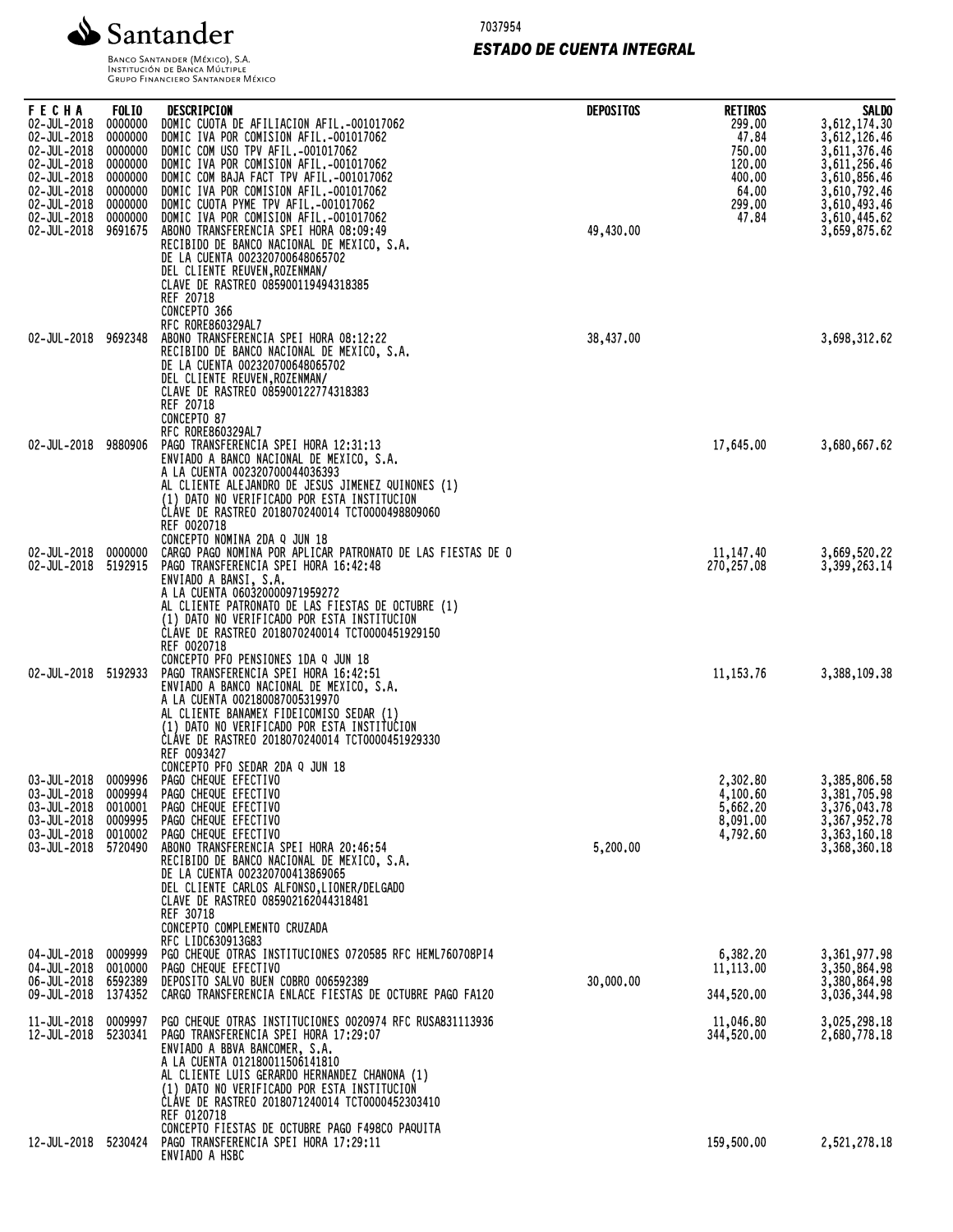

Banco Santander (México), S.A.<br>Institución de Banca Múltiple<br>Grupo Financiero Santander México

7037954

# *ESTADO DE CUENTA INTEGRAL*

# PATRONATO DE LAS FIESTAS DE OCTUBRE DE L A ZONA METROPOLITAN

CODIGO DE CLIENTE NO. 26567521 PERIODO : 01 AL 31 DE JULIO DE 2018

| 0718703795426567521001                                                                                               |                                                                                      |                                                                                                                                                                                                                                                                                                                                                                                                                                                                        | HOJA 2 DE 3 |                                                                                                   |                                                                                                                          |
|----------------------------------------------------------------------------------------------------------------------|--------------------------------------------------------------------------------------|------------------------------------------------------------------------------------------------------------------------------------------------------------------------------------------------------------------------------------------------------------------------------------------------------------------------------------------------------------------------------------------------------------------------------------------------------------------------|-------------|---------------------------------------------------------------------------------------------------|--------------------------------------------------------------------------------------------------------------------------|
| <b>FECHA</b>                                                                                                         | <b>FOLIO</b>                                                                         | DESCRIPCION<br>A LA CUENTA 021320040584577710<br>AL CLIENTE LUIS ENRIQUE VEGA RAMIREZ (1)<br>(1) DATO NO VERIFICADO POR ESTA INSTITUCION<br>CLAVE DE RASTREO 2018071240014 TCT0000452304240<br>REF 0120718<br>CONCEPTO FIESTAS DE OCTUBRE PAGO FO59B5 AGUA DE L                                                                                                                                                                                                        | DEPOSITOS   | <b>RETIROS</b>                                                                                    | <b>SALDO</b>                                                                                                             |
| 12-JUL-2018                                                                                                          | 8948578                                                                              | CARGO TRANSFERENCIA ENLACE FIESTAS DE OCTUBRE PAGO F150                                                                                                                                                                                                                                                                                                                                                                                                                |             | 203,000.00                                                                                        | 2,318,278.18                                                                                                             |
| 12-JUL-2018                                                                                                          | 5230985                                                                              | PAGO TRANSFERENCIA SPEI HORA 17:29:20<br>ENVIADO A SCOTIA BANK INVERLAT<br>A LA CUENTA 044320010007139749<br>AL CLIENTE GUVENLINK SOCIEDAD CORPORATIVA SC (1)<br>(1) DATO NO VERIFICADO POR ESTA INSTITUCION<br>CLÁVE DE RASTREO 2018071240014 TCT0000452309850<br>REF 0120718                                                                                                                                                                                         |             | 121,800.00                                                                                        | 2, 196, 478. 18                                                                                                          |
| 13-JUL-2018                                                                                                          | 5707721                                                                              | CONCEPTO FIESTAS DE OCTUBRE PAGO F11<br>PAGO TRANSFERENCIA SPEI HORA 11:44:15<br>ENVIADO A BANCO NACIONAL DE MEXICO, S.A.<br>A LA CUENTA 002320700044036393<br>AL CLIENTE ALEJANDRO DE JESUS JIMENEZ QUINONES (1)<br>(1) DATO NO VERIFICADO POR ESTA INSTITUCION<br>CLAVE DE RASTREO 2018071340014 TCT0000457077210<br>REF 0130718<br>CONCEPTO NOMINA 1RA Q JUL 18                                                                                                     |             | 17,645.20                                                                                         | 2,178,832.98                                                                                                             |
| 13-JUL-2018<br>13-JUL-2018<br>13-JUL-2018<br>13-JUL-2018                                                             | 0000000<br>0000000<br>0000000<br>6080844                                             | CARGO PAGO NOMINA POR APLICAR PATRONATO DE LAS FIESTAS DE O<br>CARGO PAGO NOMINA POR APLICAR PATRONATO DE LAS FIESTAS DE O<br>CARGO PAGO NOMINA POR APLICAR PATRONATO DE LAS FIESTAS DE O<br>PAGO TRANSFERENCIA SPEI HORA 15:11:06<br>ENVIADO A SCOTIA BANK INVERLAT<br>A LA CUENTA 044180001027308974<br>AL CLIENTE TV & GLOBAL CONSULTING SA CV (1)<br>(1) DATO NO VERIFICADO POR ESTA INSTITUCION<br>CLAVE DE RASTREO 2018071340014 TCT0000460808440<br>REF 0130718 |             | 310,417,20<br>55,303.40<br>22,905.40<br>133,400.00                                                | 1,868,415.78<br>1,813,112.38<br>1,790,206.98<br>1,656,806.98                                                             |
| 16-JUL-2018<br>16-JUL-2018<br>16-JUL-2018<br>16-JUL-2018<br>16-JUL-2018                                              | 0010014<br>0010003<br>0010005<br>0010013<br>6968220                                  | CONCEPTO FIESTAS DE OCTUBRE PAGO F431<br>PAGO CHEQUE EFECTIVO<br>PAGO CHEQUE EFECTIVO<br>PAGO CHEQUE EFECTIVO<br>PAGO CHEQUE EFECTIVO<br>PAGO TRANSFERENCIA SPEI HORA 16:44:01<br>ENVIADO A BANSI, S.A.<br>A LA CUENTA 060320000971959272<br>AL CLIENTE PATRONATO DE LAS FIESTAS DE OCTUBRE (1)<br>(1) DATO NO VERIFICADO POR ESTA INSTITUCION<br>CLAVE DE RASTREO 2018071640014 TCT0000469682200<br>REF 0160718                                                       |             | 4,461.00<br>4,100.80<br>2,302.60<br>4,792.40<br>271,494.08                                        | 1,652,345.98<br>1,648,245.18<br>1,645,942.58<br>1,641,150.18<br>1,369,656.10                                             |
| 16-JUL-2018                                                                                                          | 6968247                                                                              | CONCEPTO PFO PENSIONES 1RA Q JUL 18<br>PAGO TRANSFERENCIA SPEI HORA 16:44:04<br>ENVIADO A BANCO NACIONAL DE MEXICO, S.A.<br>A LA CUENTA 002180087005319970<br>AL CLIENTE BANAMEX FIDEICOMISO SEDAR (1)<br>(1) DATO NO VERIFICADO POR ESTA INSTITUCION<br>CLÁVE DE RASTREO 2018071640014 TCT0000469682470<br>REF 0093427<br>CONCEPTO PFO SEDAR 1RA Q JUL 18                                                                                                             |             | 11, 153. 76                                                                                       | 1,358,502.34                                                                                                             |
| 16-JUL-2018<br>17-JUL-2018<br>17-JUL-2018<br>17-JUL-2018<br>17-JUL-2018<br>17-JUL-2018<br>17-JUL-2018<br>19-JUL-2018 | 0000000<br>0010012<br>0010015<br>0010009<br>0010004<br>0010010<br>8238771<br>0010007 | APORT LINEA CAPTURA INTERNET 065502503839<br>PAGO CHEQUE EFECTIVO<br>PAGO CHEQUE EFECTIVO<br>PAGO CHEQUE EFECTIVO<br>PAGO CHEQUE EFECTIVO<br>PAGO CHEQUE EFECTIVO<br>CGO IMPTO FED TRANSF ELECT 02181T2D520020627483<br>PGO CHEQUE OTRAS INSTITUCIONES 0120974 RFC GURM930730820                                                                                                                                                                                       |             | 61, 113.28<br>5,662.00<br>2,001.80<br>10,457.20<br>8,091.00<br>6,786.20<br>929,148.00<br>4,590.60 | 1,297,389.06<br>1,291,727.06<br>1,289,725.26<br>1,279,268.06<br>1,271,177.06<br>1,264,390.86<br>335,242.86<br>330,652.26 |

BANCO SANTANDER (MEXICO) S.A., INSTITUCION DE BANCA MULTIPLE, GRUPO FINANCIERO SANTANDER MEXICO, R.F.C. BSM970519DU8

PROLONGACION PASEO DE LA REFORMA NO. 500 PISO 2 MOD. 206, COL. LOMAS DE SANTA FE, DELEGACION ALVARO OBREGON, C.P. 01219, CIUDAD DE MEXICO AGRADECEREMOS NOS COMUNIQUE SUS OBJECIONES EN UN PLAZO DE 90 DIAS DE LO CONTRARIO CONSIDERAREMOS

SU CONFORMIDAD.

Proteja su información suscribiendo a Paperless, su estado de cuenta por correo<br>electrónico, en cualquiera de nuestras sucursales Santander.

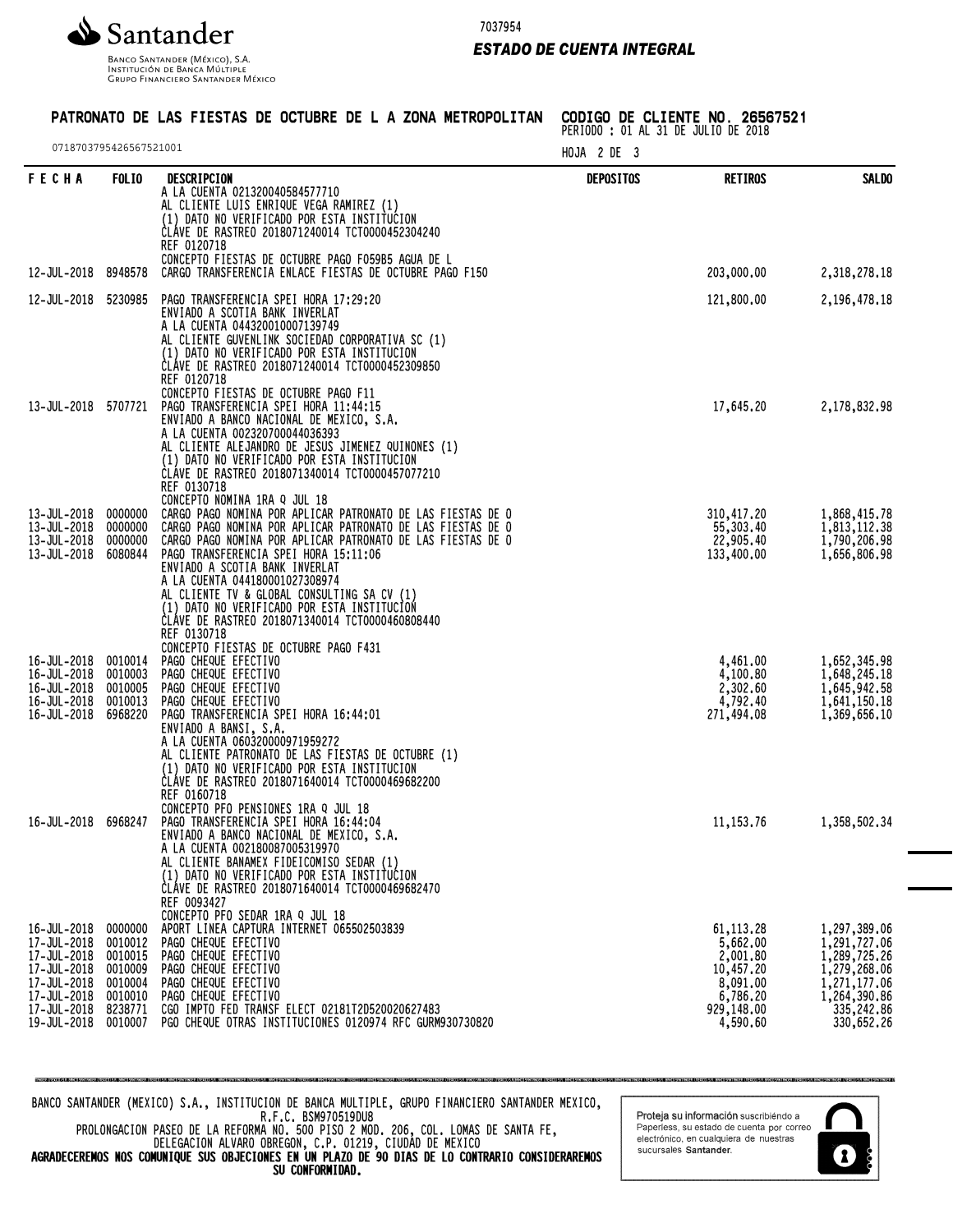

7037954

# *ESTADO DE CUENTA INTEGRAL*

Banco Santander (México), S.A.<br>Institución de Banca Múltiple<br>Grupo Financiero Santander México

| <b>FECHA</b>               | <b>FOLIO</b>       | DESCRIPCION                                                                                                                        | <b>DEPOSITOS</b> | <b>RETIROS</b>         | <b>SALDO</b>                 |
|----------------------------|--------------------|------------------------------------------------------------------------------------------------------------------------------------|------------------|------------------------|------------------------------|
| 19-JUL-2018<br>19-JUL-2018 | 0010008<br>0010017 | PGO CHEQUE OTRAS INSTITUCIONES<br>PAGO CHEQUE EFECTIVO                                                                             |                  | 8,142.40<br>2,919.40   | 322,509.86<br>319,590.46     |
| 20-JUL-2018                | 8780074            | ABONO TRANSFERENCIA SPEI HORA 15:22:28<br>RECIBIDO DE BBVA BANCOMER, S.A.                                                          | 35,905.90        |                        | 355,496.36                   |
|                            |                    | DE LA CUENTA 012320004484640226<br>DEL CLIENTE INSTITUTO DE PENSIONES DEL ESTADO DE JAL                                            |                  |                        |                              |
|                            |                    | CLAVE DE RASTREO 002601001807200000534866<br>REF 2034866                                                                           |                  |                        |                              |
|                            |                    | CONCEPTO SOLICITUD : 1518004126<br>RFC IPE540101GX0                                                                                |                  |                        |                              |
| 26-JUL-2018                | 5664381            | ABONO TRANSFERENCIA SPEI HORA 13:57:32                                                                                             | 2,000,000.00     |                        | 2,355,496,36                 |
|                            |                    | RECIBIDO DE BANCO NACIONAL DE MEXICO, S.A.<br>DE LA CUENTA 002320701168058612                                                      |                  |                        |                              |
|                            |                    | DEL CLIENTE PATRONATO DE LAS FIESTAS DE OCTUBR<br>CLAVE DE RASTREO 085900904344320785                                              |                  |                        |                              |
|                            |                    | REF 1<br>CONCEPTO TRASPASO                                                                                                         |                  |                        |                              |
| 26-JUL-2018                | 5678014            | RFC PF0890622576<br>PAGO TRANSFERENCIA SPEI HORA 14:13:30                                                                          |                  | 377,000.00             | 1,978,496.36                 |
|                            |                    | ENVIADO A BANCO NACIONAL DE MEXICO, S.A.<br>A LA CUENTA 002744700184758612                                                         |                  |                        |                              |
|                            |                    | AL CLIENTE ANDALUZ MUSIC SC (1)<br>(1) DATO NO VERIFICADO POR ESTA INSTITUCION                                                     |                  |                        |                              |
|                            |                    | CLAVE DE RASTREO 2018072640014 TCT0000456780140<br>REF 0260718                                                                     |                  |                        |                              |
| 26-JUL-2018                | 5678033            | CONCEPTO FIESTAS DE OCTUBRE PAGO FA247<br>PAGO TRANSFERENCIA SPEI HORA 14:13:35                                                    |                  | 7,000.00               | 1,971,496.36                 |
|                            |                    | ENVIADO A BANCO MONEX<br>A LA CUENTA 112180000028901274                                                                            |                  |                        |                              |
|                            |                    | AL CLIENTE FTECH SA DE CV (1)<br>(1) DATO NO VERIFICADO POR ESTA INSTITUCION                                                       |                  |                        |                              |
|                            |                    | ČLÁVE DE RASTREO 2018072640014 TCT0000456780330<br>REF 0260718                                                                     |                  |                        |                              |
| 27-JUL-2018                | 6430164            | CONCEPTO FIESTAS DE OCTUBRE PAGO FA9579<br>PAGO TRANSFERENCIA SPEI HORA 16:17:14                                                   |                  | 5,995.00               | 1,965,501.36                 |
|                            |                    | ENVIADO A BBVA BANCOMER, S.A.                                                                                                      |                  |                        |                              |
|                            |                    | A LA CUENTA 012320004641906295<br>AL CLIENTE MARISELA CRUZ BELMARES (1)                                                            |                  |                        |                              |
|                            |                    | (1) DATO NO VERIFICADO POR ESTA INSTITUCION<br>CLAVE DE RASTREO 2018072740014 TCT0000464301640                                     |                  |                        |                              |
|                            |                    | REF 6430164<br>CONCEPTO PF414 SERVICIO DE RODILLO BODEGA ALEGORI                                                                   |                  |                        |                              |
| 30-JUL-2018                | 6934640            | PAGO TRANSFERENCIA SPEI HORA 12:01:14<br>ENVIADO A BANCO NACIONAL DE MEXICO, S.A.                                                  |                  | 17,645.00              | 1,947,856.36                 |
|                            |                    | A LA CUENTA 002320700044036393<br>AL CLIENTE ALEJANDRO DE JESUS JIMENEZ QUINONES (1)                                               |                  |                        |                              |
|                            |                    | (1) DATO NO VERIFICADO POR ESTA INSTITUCION<br>ČLÁVE DE RASTREO 2018073040014 TCT0000469346400                                     |                  |                        |                              |
|                            |                    | REF 0300718<br>CONCEPTO NOMINA 2DA Q JUL 18                                                                                        |                  |                        |                              |
| 30-JUL-2018<br>30-JUL-2018 | 0000000            | 0000000 CARGO PAGO NOMINA POR APLICAR PATRONATO DE LAS FIESTAS DE O<br>CARGO PAGO NOMINA POR APLICAR PATRONATO DE LAS FIESTAS DE O |                  | 88,740.20<br>51,245.20 | 1,859,116.16<br>1,807,870.96 |
| 30-JUL-2018<br>30-JUL-2018 | 0000000<br>0010022 | CARGO PAGO NOMINA POR APLICAR PATRONATO DE LAS FIESTAS DE O<br>PAGO CHEQUE EFECTIVO                                                |                  | 397,327.00<br>3,875.60 | 1,410,543.96<br>1,406,668.36 |
| 31-JUL-2018<br>31-JUL-2018 | 0010029<br>0010024 | PAGO CHEQUE EFECTIVO<br>PAGO CHEQUE EFECTIVO                                                                                       |                  | 2,620.40<br>5,662.20   | 1,404,047.96<br>1,398,385.76 |
| 31-JUL-2018<br>31-JUL-2018 | 0010025<br>0010020 | PAGO CHEQUE EFECTIVO<br>PAGO CHEQUE EFECTIVO                                                                                       |                  | 4,792.60<br>3,059.80   | 1,393,593.16<br>1,390,533.36 |
| 31-JUL-2018<br>31-JUL-2018 | 0010030<br>7984939 | PAGO CHEQUE EFECTIVO<br>PAGO TRANSFERENCIA SPEI HORA 14:08:25                                                                      |                  | 2,179.00<br>290,699.91 | 1,388,354.36<br>1,097,654.45 |
|                            |                    | ENVIADO A BANSI, S.A.<br>A LA CUENTA 060320000971959272                                                                            |                  |                        |                              |
|                            |                    | AL CLIENTE PATRONATO DE LAS FIESTAS DE OCTUBRE (1)<br>(1) DATO NO VERIFICADO POR ESTA INSTITUCION                                  |                  |                        |                              |
|                            |                    | CLAVE DE RASTREO 2018073140014 TCT0000479849390<br>REF 0310718                                                                     |                  |                        |                              |
| 31-JUL-2018                | 7984983            | CONCEPTO PFO PENSIONES 2DA Q JUL 18<br>PAGO TRANSFERENCIA SPEI HORA 14:08:29                                                       |                  | 12,168.00              | 1,085,486.45                 |
|                            |                    | ENVIADO A BANCO NACIONAL DE MEXICO, S.A.<br>A LA CUENTA 002180087005319970                                                         |                  |                        |                              |
|                            |                    | AL CLIENTE BANAMEX FIDEICOMISO SEDAR (1)<br>(1) DATO NO VERIFICADO POR ESTA INSTITUCION                                            |                  |                        |                              |
|                            |                    | ČLÁVE DE RASTREO 2018073140014 TCT0000479849830<br>REF 0093427                                                                     |                  |                        |                              |
| 31-JUL-2018                | 0010026            | CONCEPTO PFO SEDAR 2DA Q JUL 18                                                                                                    |                  | 3,634.00               |                              |
| $31 - JUL - 2018$          | 0010028            | PAGO CHEQUE EFECTIVO<br>PAGO CHEQUE EFECTIVO                                                                                       |                  | 2,827.40               | 1,081,852.45<br>1,079,025.05 |
| 31-JUL-2018                | 9019410            | COMISION MINIMA POR USO ENLACE 00001 TARIFA MINIMA 350 C/U                                                                         |                  | 483.00                 | 1,078,542.05                 |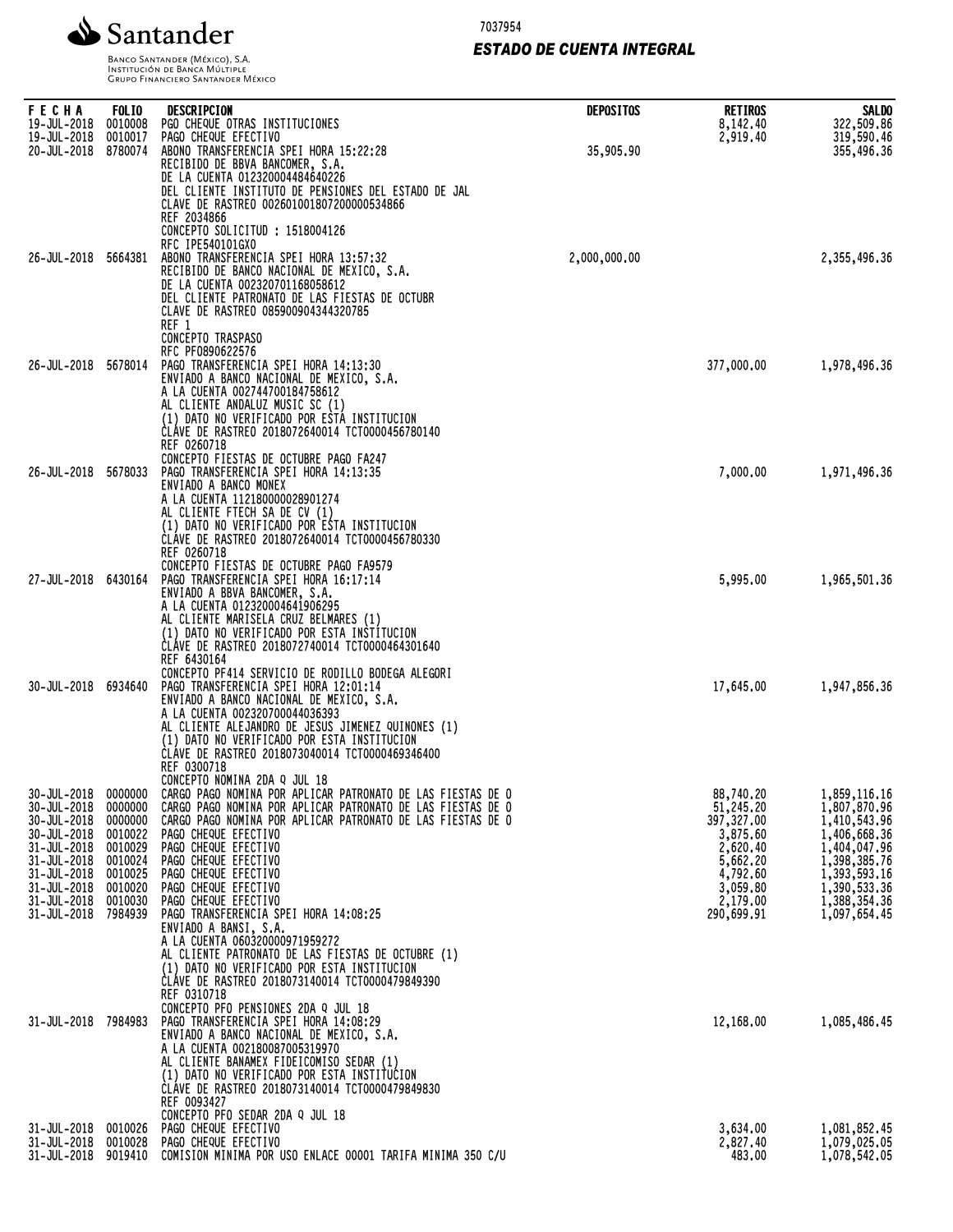

INSTITUCIÓN DE BANCA MÚLTIPLE **GRUPO FINANCIERO SANTANDER MÉXICO** 

# *ESTADO DE CUENTA INTEGRAL*

#### PATRONATO DE LAS FIESTAS DE OCTUBRE DE L A ZONA METROPOLITAN CODIGO DE CLIENTE NO. 26567521

PERIODO : 01 AL 31 DE JULIO DE 2018

|                                            |                                                     | HOJA 3 DE 3      |                                                                                                                                                                                                                                                                        | 0718703795426567521001                                                                                                                                                                                          |                                    |                                                                                                                                                                |
|--------------------------------------------|-----------------------------------------------------|------------------|------------------------------------------------------------------------------------------------------------------------------------------------------------------------------------------------------------------------------------------------------------------------|-----------------------------------------------------------------------------------------------------------------------------------------------------------------------------------------------------------------|------------------------------------|----------------------------------------------------------------------------------------------------------------------------------------------------------------|
| <b>SALDO</b><br>1,078,464.77<br>937,524.77 | <b>RETIROS</b><br>77.28<br>140,940.00               | <b>DEPOSITOS</b> | I V A 00001 TARIFA MINIMA 350 C/U 80120920496A<br>AL CLIENTE UNION EDITORIALISTA SA DE CV (1)<br>(1) DATO NO VERIFICADO POR ESTA INSTITUCION<br>CLAVE DE RASTREO 2018073140014 TCT0000482203640                                                                        | DESCRIPCION<br>PAGO TRANSFERENCIA SPEI HORA 17:09:31<br>ENVIADO A BBVA BANCOMER, S.A.<br>A LA CUENTA 012320001421410946<br>REF 0310718                                                                          | <b>FOLIO</b><br>9019410<br>8220364 | FECHA<br>31-JUL-2018<br>31-JUL-2018                                                                                                                            |
| 802,477.57                                 | 135,047.20                                          |                  | AL CLIENTE COMERC DE RADIO DE JALISCO SA CV (1)<br>(1) DATO NO VERIFICADO POR ESTA INSTITUCION<br>CLAVE DE RASTREO 2018073140014 TCT0000482204030                                                                                                                      | CONCEPTO FIESTAS DE OCTUBRE PAGO F VARIAS<br>PAGO TRANSFERENCIA SPEI HORA 17:09:36<br>ENVIADO A BBVA BANCOMER, S.A.<br>A LA CUENTA 012320001951505664<br>REF 0310718<br>CONCEPTO FIESTAS DE OCTUBRE PAGO F13421 |                                    | 31-JUL-2018 8220403                                                                                                                                            |
| 570,477.57                                 | 232,000.00                                          |                  | CARGO TRANSFERENCIA ENLACE FIESTAS DE OCTUBRE PAGO FK246                                                                                                                                                                                                               |                                                                                                                                                                                                                 | 4622337                            | 31-JUL-2018                                                                                                                                                    |
| 408,077.57                                 | 162,400.00                                          |                  | (1) DATO NO VERIFICADO POR ESTA INSTITUCION<br>CLAVE DE RASTREO 2018073140014 TCT0000482372560                                                                                                                                                                         | PAGO TRANSFERENCIA SPEI HORA 17:23:17<br>ENVIADO A HSBC<br>A LA CUENTA 021320040584577710<br>AL CLIENTE LUIS ENRIQUE VEGA RAMIREZ (1)<br>REF 0310718<br>CONCEPTO FIESTAS DE OCTUBRE PAGO FF66C                  |                                    | 31-JUL-2018 8237256                                                                                                                                            |
| 408,077.57                                 | 5,363,644.71                                        | 2,158,972.90     |                                                                                                                                                                                                                                                                        | <b>TOTAL</b>                                                                                                                                                                                                    |                                    |                                                                                                                                                                |
|                                            |                                                     |                  | DETALLE DE MOVIMIENTOS DINERO CRECIENTE SANTANDER                                                                                                                                                                                                                      |                                                                                                                                                                                                                 |                                    |                                                                                                                                                                |
| <b>SALDO</b>                               | <b>RETIROS</b>                                      | <b>DEPOSITOS</b> |                                                                                                                                                                                                                                                                        | <b>INVERSION CRECIENTE 66-50252447-3</b><br><b>DESCRIPCION</b>                                                                                                                                                  | FOL <sub>I0</sub>                  | <b>FECHA</b>                                                                                                                                                   |
| 0.00<br>0.00                               | 0.00                                                | 0.00             |                                                                                                                                                                                                                                                                        | SALDO FINAL DEL PERIODO ANTERIOR<br><b>TOTAL</b>                                                                                                                                                                |                                    | 30-JUN-2018                                                                                                                                                    |
|                                            |                                                     |                  | <b>INFORMACION FISCAL</b>                                                                                                                                                                                                                                              |                                                                                                                                                                                                                 |                                    |                                                                                                                                                                |
|                                            | NUM. DE CERTIFICADO DEL SAT<br>00001000000404598147 |                  | NUM. DE CERTIFICADO DEL EMISOR<br>00001000000403943330<br>65502524473<br>2018-08-02T12:12:40<br>2018-08-02T12:12:36<br>601 - REGIMEN GENERAL DE LEY PERSONAS MORALES<br>01219 - CIUDAD DE MEXICO<br>E48 - SERVICE UNIT<br>PUE - PAGO EN UNA SOLA EXHIBICION<br>INGRESO | UUID DEL TIMBRADO<br>63CCE48F-B7BA-4D9F-8274-616F134320D7<br>FECHA Y HORA DE CERTIFICACIÓN :<br>LUGAR DE EXPEDICION DEL COMPROBANTE :                                                                           |                                    | <b>FOLIO INTERNO:</b><br>FECHA Y HORA DE EXPEDICION :<br>REGIMEN FISCAL DEL EMISOR :<br>UNIDAD DE MEDIDA :<br><b>METODO DE PAGO :</b><br>TIPO DE COMPROBANTE : |

## SELLO DIGITAL DEL EMISOR

UEu+MFudNN8wO6vktkNPOo+pzCs+ayB4G/wZhwyRpZ9cUggIgz1Tdaw15EBh8j+nDvFso0GqQZk0oSYxGptGQHmFoL6hyXfsIsGA0n7J5RXP7gwBrt6XTeGKaIe2bM7qEkSq3XLZQpmnQyq+o XwUHFc+a/FKzq82BffoBtjmQGESb8UvjtpPQVepGI1tFl0GMsXw+bk5x0Os9t+/L1UrOvDz7FJ65jTdX6U26wMWYGIz7F2/khJs3IBs4d5WLG1pw/+49pszn2ed4B3YnB1wf86VbmdJFxutlr MgMR2q0XmY8cqOP7S8mxde4Npx7/XCF2Cxnbq0GVH+crvbIJ9N3Q==

#### SELLO DIGITAL DEL SAT

eofn3t0iuYc0jZWTdmW0cKuepFHBYkViaCAAsNWkmGHRG7pB8/B7Twre2rJOmKBXWP5HdYm2ml/QLId78/T+8v+gR2gMkakYjWv9TVoz3KT+GAO2RVE+8bRj4nvG8lo9mNsbABW2wWvhD6rpB NUDFIGFTAYSLZ/e/YNSS3IRYDGQB0FAQrUSGOZWQLEEGUISQ8t/98AWVD3Ijgjuzu/K1u/YCCX/8+u/+8DSuaUVY4VRKTYC/UGKPL/MNVE+4GWFFRQTA4PZZF99XaZ9BIVXDUQTML//COMjZU TxMsyYfHFDdKLV57OmiD25NP60qPKVT648ambAd5DZCYDt0HwybA==



Proteja su información suscribiéndo a Paperless, su estado de cuenta por correo electrónico, en cualquiera de nuestras sucursales Santander.